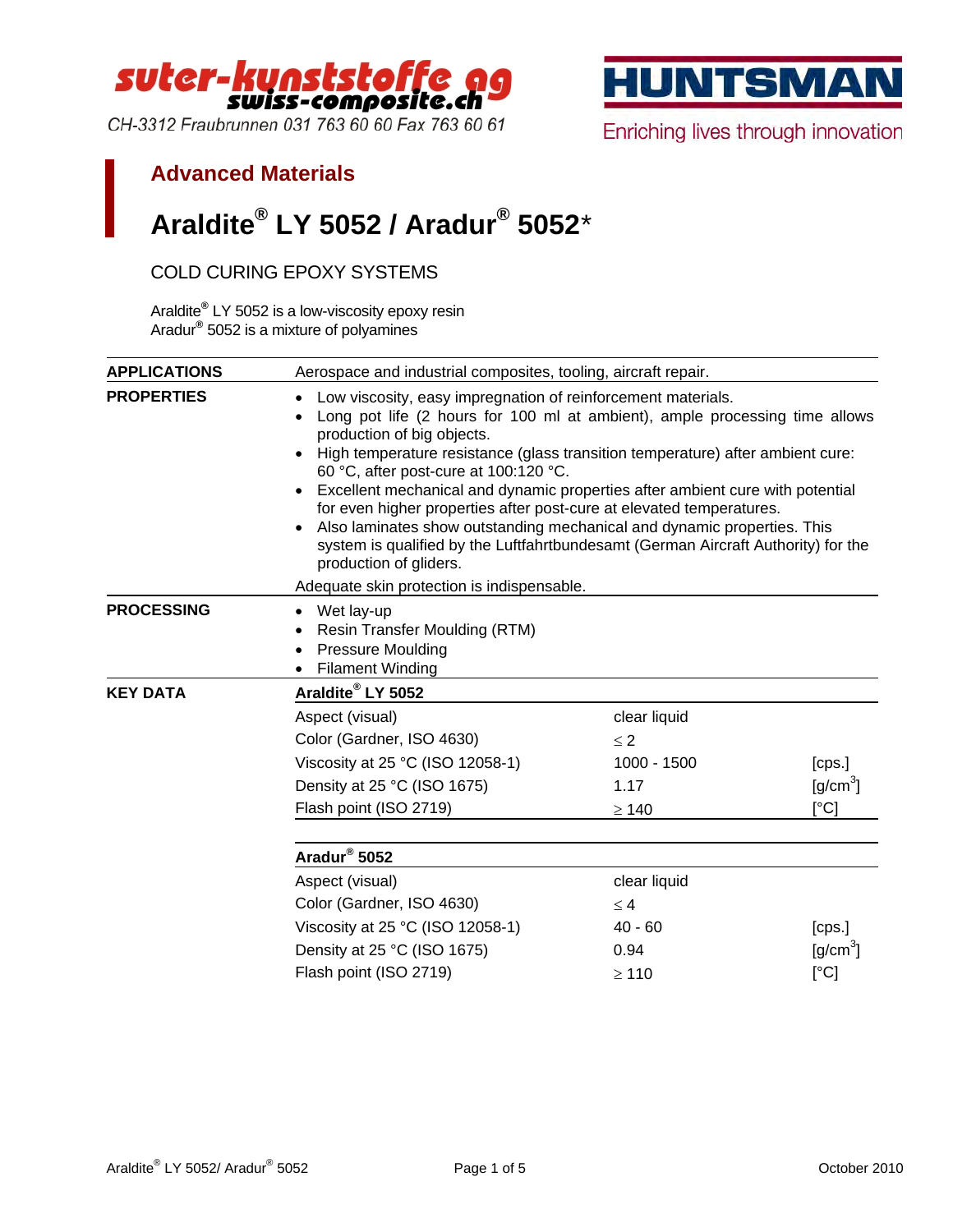**HUNTSMAN** 

Enriching lives through innovation

| <b>MIX RATIO</b>                                                                       | Components                                                                                                                                                                                                                                                                                                                                              | Parts by weight   | Parts by volume                                         |  |  |
|----------------------------------------------------------------------------------------|---------------------------------------------------------------------------------------------------------------------------------------------------------------------------------------------------------------------------------------------------------------------------------------------------------------------------------------------------------|-------------------|---------------------------------------------------------|--|--|
|                                                                                        | Araldite <sup>®</sup> LY 5052                                                                                                                                                                                                                                                                                                                           | 100               | 100                                                     |  |  |
|                                                                                        | Aradur <sup>®</sup> 5052                                                                                                                                                                                                                                                                                                                                | 38                | 47                                                      |  |  |
|                                                                                        | The components must be weighed accurately and mixed thoroughly to obtain optimal<br>properties. The sides and bottom of mixing vessels must be included in the mixing<br>process. Large mix quantities will show considerable exotherm, leading to short pot<br>lives. Preferably mix smaller quantities or divide large mixes into smaller containers. |                   |                                                         |  |  |
| <b>INITIAL MIX</b>                                                                     | $[$ <sup>°F]</sup>                                                                                                                                                                                                                                                                                                                                      |                   | [cps.]                                                  |  |  |
| <b>VISCOSITY</b>                                                                       | at 64                                                                                                                                                                                                                                                                                                                                                   |                   | 1150 - 1350                                             |  |  |
| $(ISO 12058-1)$                                                                        | at 77<br>at 104                                                                                                                                                                                                                                                                                                                                         |                   | $500 - 700$<br>$200 - 250$                              |  |  |
| <b>VISCOSITY BUILD-</b>                                                                |                                                                                                                                                                                                                                                                                                                                                         |                   |                                                         |  |  |
| <b>UP</b>                                                                              | $[$ °FJ<br>at 77                                                                                                                                                                                                                                                                                                                                        | [cps.]<br>to 1500 | [min]<br>$50 - 60$                                      |  |  |
| $(ISO 12058-1)$                                                                        | at 77                                                                                                                                                                                                                                                                                                                                                   | to 3000           | $90 - 110$                                              |  |  |
|                                                                                        | at 104                                                                                                                                                                                                                                                                                                                                                  | to 1500           | $40 - 45$                                               |  |  |
|                                                                                        | at 104                                                                                                                                                                                                                                                                                                                                                  | to 3000           | $50 - 60$                                               |  |  |
|                                                                                        | at 140                                                                                                                                                                                                                                                                                                                                                  | to 1500           | $15 - 18$                                               |  |  |
|                                                                                        | at 140                                                                                                                                                                                                                                                                                                                                                  | to 3000           | $18 - 22$                                               |  |  |
| <b>POT LIFE</b>                                                                        | $[$ °F]                                                                                                                                                                                                                                                                                                                                                 |                   | [min]                                                   |  |  |
| (TECAM, 100 ML,                                                                        | at 64                                                                                                                                                                                                                                                                                                                                                   |                   | 280 - 320                                               |  |  |
| 65 % RH)<br>LONG POTLIFE MEANS<br><b>AMPLE TIME TO</b><br>PRODUCE EVEN BIG<br>OBJECTS. | at 77<br>at 104                                                                                                                                                                                                                                                                                                                                         |                   | $110 - 160$<br>$45 - 55$                                |  |  |
| <b>GEL TIME</b>                                                                        | $[$ <sup>°F]</sup>                                                                                                                                                                                                                                                                                                                                      |                   | [min]                                                   |  |  |
| (HOT PLATE)                                                                            | at 77                                                                                                                                                                                                                                                                                                                                                   |                   | $420 - 500$                                             |  |  |
|                                                                                        | at 104                                                                                                                                                                                                                                                                                                                                                  |                   | 150 - 170                                               |  |  |
|                                                                                        | at 104<br>at 176                                                                                                                                                                                                                                                                                                                                        |                   | $40 - 55$<br>$14 - 17$                                  |  |  |
|                                                                                        | at 212                                                                                                                                                                                                                                                                                                                                                  |                   | $4 - 6$                                                 |  |  |
|                                                                                        | at 248                                                                                                                                                                                                                                                                                                                                                  |                   | $2 - 3$                                                 |  |  |
|                                                                                        | The values shown are for small amounts of pure resin/hardener mix. In practice, fiber<br>content and laminate thickness may modify the gel time to a very significant extent. In<br>composite structures the gel time can differ significantly from the given values<br>depending on the fiber content and the laminate thickness.                      |                   |                                                         |  |  |
| <b>GELATION AT 23 °C</b>                                                               |                                                                                                                                                                                                                                                                                                                                                         |                   | [h]                                                     |  |  |
| (IN THIN LAYERS:                                                                       | <b>Start</b>                                                                                                                                                                                                                                                                                                                                            |                   | $5 - 6.5$                                               |  |  |
| $0.4 - 0.7$ MM)                                                                        | End                                                                                                                                                                                                                                                                                                                                                     |                   | $7 - 8$                                                 |  |  |
| <b>TYPICAL CURE</b><br><b>CYCLES</b>                                                   |                                                                                                                                                                                                                                                                                                                                                         |                   | 1 day 23 °C + 15 h 50 °C<br>or 1 day 23 °C + 4 h 100 °C |  |  |
|                                                                                        | The optimum cure cycle has to be determined case by case, depending on the<br>processing and the economic requirements.                                                                                                                                                                                                                                 |                   |                                                         |  |  |

 $\overline{a}$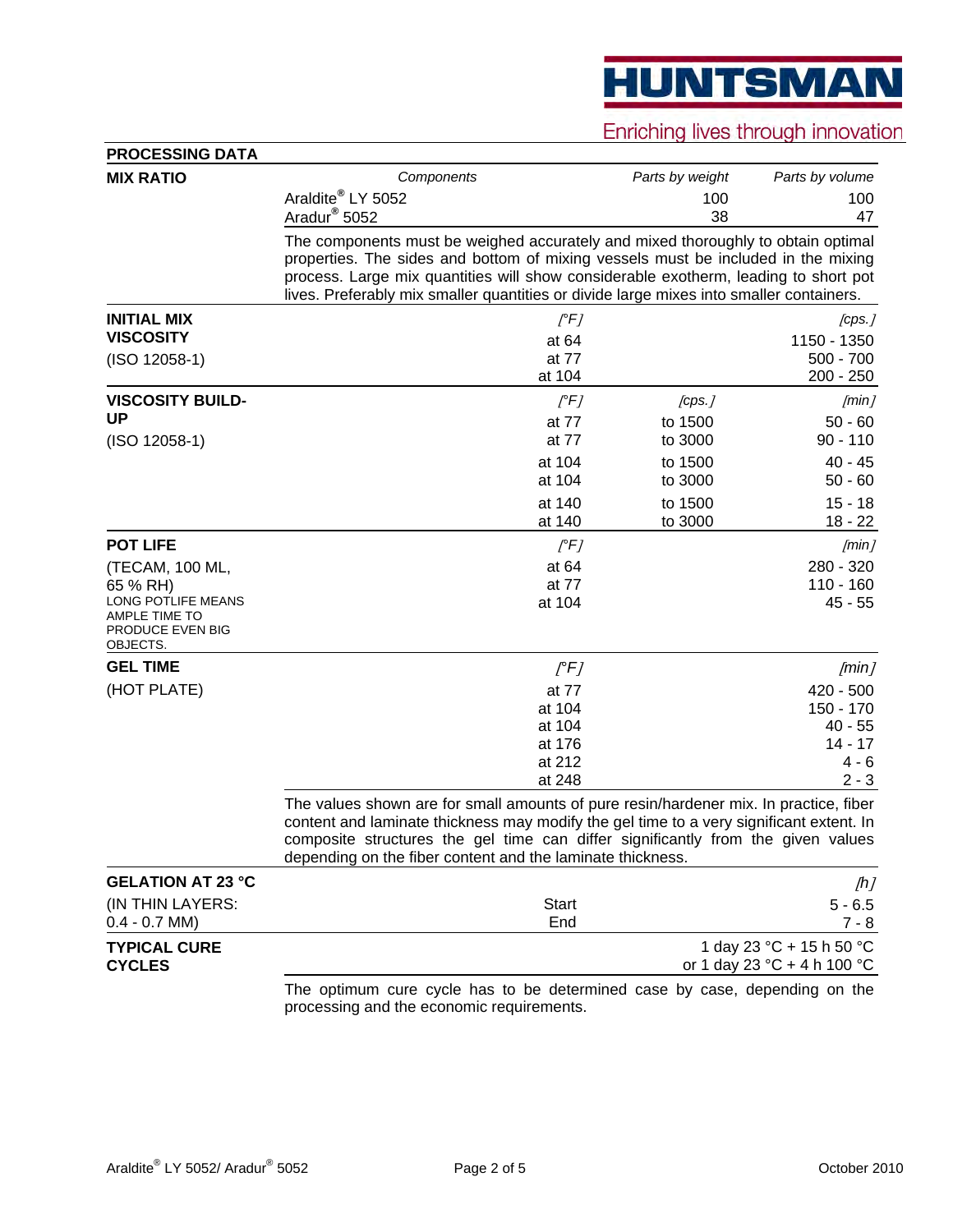**HUNTSMAN** 

Enriching lives through innovation

|                                                                                 | PROPERTIES OF THE CURED, NEAT FORMULATION                                                                                                                              |                                                |                                                                                        |                                                                                           |                                                                                        |
|---------------------------------------------------------------------------------|------------------------------------------------------------------------------------------------------------------------------------------------------------------------|------------------------------------------------|----------------------------------------------------------------------------------------|-------------------------------------------------------------------------------------------|----------------------------------------------------------------------------------------|
| <b>GLASS TRANSITION</b>                                                         | Cure:                                                                                                                                                                  |                                                |                                                                                        | $T_G$ onset [ $\epsilon$ F]                                                               | $T_G$ [ $\degree$ F]                                                                   |
| <b>TEMPERATURE</b><br>(IEC 1006,                                                | 2 days 78 °F<br>8 days 78 °F<br>4 month 73 °F                                                                                                                          |                                                |                                                                                        | 122 - 126<br>140 - 147<br>147 - 154                                                       | 126 - 131<br>144 - 151<br>153 - 160                                                    |
| DSC, 10 K/MIN)                                                                  | 1 day 73 °F + 10 h 104 °F<br>1 day 73 °F + 20 h 104 °F                                                                                                                 |                                                |                                                                                        | 154 - 162<br>162 - 169                                                                    | 158 - 169<br>166 - 176                                                                 |
|                                                                                 | 1 day 73 °F + 10 h 122°F<br>1 day 73 °F + 15 h 122°F                                                                                                                   |                                                |                                                                                        | $172 - 180$<br>178 - 185                                                                  | 176 - 185<br>180 - 190                                                                 |
|                                                                                 | 1 day 73 °F + 10 h 140°F<br>1 day 73 °F + 15 h 140°F                                                                                                                   |                                                |                                                                                        | 198 - 205<br>201 - 208                                                                    | $201 - 219$<br>$205 - 223$                                                             |
|                                                                                 | 1 day 73 °F + 2 h 176°F<br>1 day 73 °F + 8 h 176°F                                                                                                                     |                                                |                                                                                        | 223 - 230<br>234 - 241                                                                    | 226 - 237<br>237 - 252                                                                 |
|                                                                                 | 1 day 73 °F + 1 h 194 °F<br>1 day 73 °F + 4 h 194°F                                                                                                                    |                                                |                                                                                        | $219 - 226$<br>234 - 241                                                                  | 226 - 244<br>241 - 259                                                                 |
|                                                                                 | 1 day 73 °F + 1 h 212°F<br>1 day 73 °F + 4 h 212°F                                                                                                                     |                                                |                                                                                        | 241 - 248<br>244 - 255                                                                    | $244 - 266$<br>248 - 273                                                               |
|                                                                                 | Even if post-cured at elevated<br>temperature after a prolonged<br>cure at ambient, a good increase<br>of the glass transition temperature<br>is obtained as follows : |                                                |                                                                                        |                                                                                           |                                                                                        |
|                                                                                 | 4 months 73 °F + 4 h 266°F                                                                                                                                             |                                                |                                                                                        | 223 - 234                                                                                 | 248 - 270                                                                              |
|                                                                                 | The maximum attainable glass - transition temperature for this system is in the range of 266°F                                                                         |                                                |                                                                                        |                                                                                           |                                                                                        |
| <b>TENSILE TEST</b><br>(ISO 527)                                                | Tensile strength<br>Elongation at tensile strength<br>Ultimate strength<br>Ultimate elongation<br>Tensile modulus                                                      | Cure:<br>[Ksi]<br>[%]<br>[Ksi]<br>[%]<br>[Ksi] | 7 days RT<br>$7.1 - 10.3$<br>$1.5 - 2.5$<br>$7.1 - 10.3$<br>$1.5 - 2.5$<br>$486 - 515$ | 15 h 122°F<br>$11.9 - 12.5$<br>$3.1 - 3.7$<br>$11.6 - 12.0$<br>$3.5 - 5.5$<br>$500 - 529$ | 8 h 176°F<br>$12.2 - 12.5$<br>$5.7 - 5.9$<br>$11.6 - 12.2$<br>$7.0 - 8.5$<br>435 - 464 |
| <b>FLEXURAL TEST</b>                                                            |                                                                                                                                                                        | Cure:                                          |                                                                                        | 15 h 122°F                                                                                | 8 h 176°F                                                                              |
| (ISO 178)                                                                       | Flexural strength<br>Elongation at flexural strength<br>Ultimate strength<br>Ultimate elongation<br>Flexural modulus                                                   | [Ksi]<br>[%]<br>[Ksi]<br>[%]<br>[Ksi]          |                                                                                        | $18.9 - 20.3$<br>$5.8 - 6.3$<br>$13.1 - 16.7$<br>$8.0 - 9.5$<br>435 - 479                 | $16.8 - 17.7$<br>$6.5 - 7.2$<br>$12.6 - 16.4$<br>$8.5 - 13.4$<br>392 - 435             |
| <b>FRACTURE</b><br><b>PROPERTIES</b><br><b>BEND NOTCH TEST</b><br>(PM 258-0/90) | Fracture toughness $K_{1C}$<br>Fracture energy $G_{1C}$                                                                                                                | Cure:<br>[vin*lb/in $^2$ ]<br>[ $ln*lb/in2$ ]  |                                                                                        |                                                                                           | 8 h 176°F<br>846-912<br>$1.09 - 1.21$                                                  |
| <b>WATER</b><br><b>ABSORPTION</b><br>(ISO 62)                                   | <i>Immersion:</i>                                                                                                                                                      | Cure:                                          |                                                                                        | 7 days RT                                                                                 | 8 h 176°F                                                                              |
|                                                                                 | 4 days H <sub>2</sub> O 23 °C<br>10 days H <sub>2</sub> O 23 °C                                                                                                        | [%]<br>[%]                                     |                                                                                        | $0.45 - 0.50$<br>$0.70 - 0.80$                                                            | $0.40 - 0.45$<br>$0.65 - 0.70$                                                         |
|                                                                                 | 30 min H <sub>2</sub> O 100 °C<br>60 min H <sub>2</sub> O 100 °C                                                                                                       | [%]<br>[%]                                     |                                                                                        | $0.55 - 0.60$<br>$0.70 - 0.80$                                                            | $0.45 - 0.50$<br>$0.60 - 0.70$                                                         |
| <b>COEFFICIENT OF</b>                                                           | Mean value:                                                                                                                                                            | Cure:                                          | 7 d RT                                                                                 | 15 h 122°F                                                                                | 8 h 176°F                                                                              |

 $\overline{a}$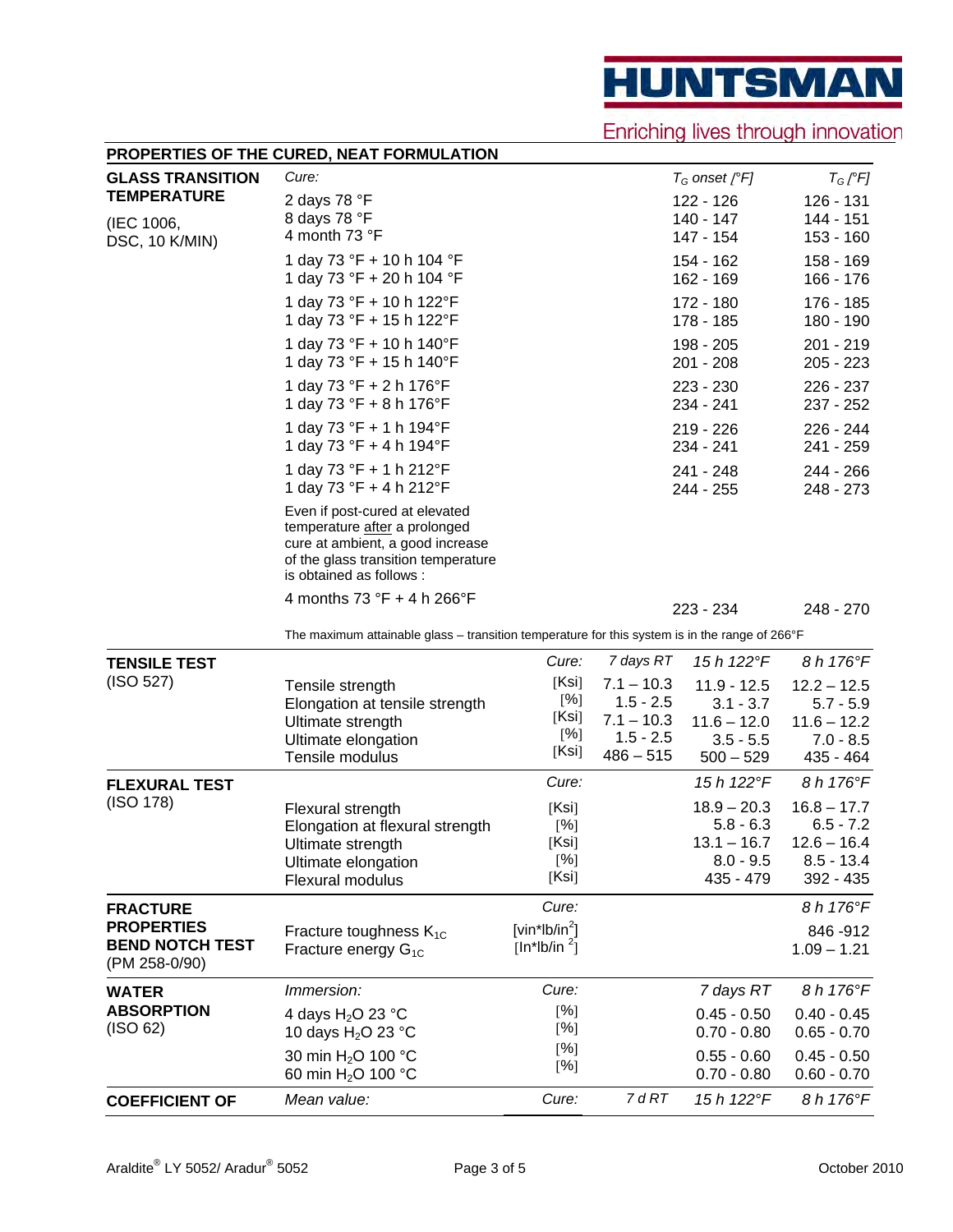# **HUNTSMAN**

Enriching lives through innovation

|                                                           |                                                                                                                                                                                                                                                                                                                 |                                                             |         |                            | ETTICITIIQ IIVES LITOUGH INTOVALIC                                          |  |
|-----------------------------------------------------------|-----------------------------------------------------------------------------------------------------------------------------------------------------------------------------------------------------------------------------------------------------------------------------------------------------------------|-------------------------------------------------------------|---------|----------------------------|-----------------------------------------------------------------------------|--|
| <b>LINEAR THERMAL</b><br><b>EXPANSION</b><br>(DIN 53 752) | $\alpha$ from 20 - 50 °C<br>$\alpha$ from 20 - 90 °C<br>$\alpha$ from 20 - 120 °C                                                                                                                                                                                                                               | $10^{-6}$ /°F[/K]<br>$10^{-6}$ /°F[/K]<br>$10^{-6}$ /°F[/K] | 54 [97] | 39 [71]                    | 39 [71]                                                                     |  |
| <b>POISONS'S RATIO</b>                                    |                                                                                                                                                                                                                                                                                                                 | $[ \ ]$                                                     |         |                            | 0.35                                                                        |  |
|                                                           | PROPERTIES OF THE CURED, REINFORCED FORMULATION                                                                                                                                                                                                                                                                 |                                                             |         |                            |                                                                             |  |
| <b>FLEXURAL TEST</b>                                      | Samples:                                                                                                                                                                                                                                                                                                        |                                                             |         |                            |                                                                             |  |
| (ISO 178)                                                 | 16 layers (4 mm) E-glass fabric 1:1, 280-300 g/m <sup>2</sup><br>Fiber volume content: 45 - 46 %<br>Cure: 10 h 176°F                                                                                                                                                                                            |                                                             |         |                            |                                                                             |  |
|                                                           |                                                                                                                                                                                                                                                                                                                 |                                                             |         |                            | <b>Unconditioned</b>                                                        |  |
|                                                           | Flexural strength<br>Elongation at flexural strength<br>Ultimate strength<br>Ultimate elongation<br>Flexural modulus                                                                                                                                                                                            | [Ksi]<br>[%]<br>[Ksi]<br>[%]<br>[Ksi]                       |         |                            | $63.8 - 71.1$<br>$2.7 - 3.0$<br>$60.9 - 66.7$<br>$2.9 - 3.2$<br>2900 - 3190 |  |
|                                                           |                                                                                                                                                                                                                                                                                                                 |                                                             |         |                            | After 30 days in $H_2O$ 73°F                                                |  |
|                                                           | Flexural strength<br>Elongation at flexural strength<br>Ultimate strength<br>Ultimate elongation<br><b>Flexural modulus</b>                                                                                                                                                                                     | [ Ksi ]<br>[%]<br>[ Ksi ]<br>[%]<br>[Ksi]                   |         |                            | $55.1 - 58.0$<br>$2.7 - 3.0$<br>$49.3 - 53.7$<br>$1.9 - 3.4$<br>2755 - 3045 |  |
| <b>TENSILE TEST</b>                                       | Samples:                                                                                                                                                                                                                                                                                                        |                                                             |         |                            |                                                                             |  |
| (ISO 527)                                                 | 16 layers (4 mm) E-glass fabric 1:1, 280-300 g/m <sup>2</sup><br>Fiber volume content : 45 - 46 %<br>Cure: 10 h 176°F                                                                                                                                                                                           |                                                             |         |                            |                                                                             |  |
|                                                           | Tensile strength<br>Ultimate elongation<br>Tensile modulus                                                                                                                                                                                                                                                      | [Ksi]<br>[%]<br>[Ksi]                                       |         |                            | $52.2 - 56.6$<br>$1.6 - 1.9$<br>4800 - 5670                                 |  |
| <b>INTERLAMINAR</b><br><b>SHEAR STRENGTH</b>              | Short beam: E-glass unidirectional specimen, thickness $t = 3.2$ mm<br>Fiber volume content: 60 %                                                                                                                                                                                                               |                                                             |         |                            |                                                                             |  |
| (ASTM D 2344)                                             |                                                                                                                                                                                                                                                                                                                 |                                                             |         |                            |                                                                             |  |
|                                                           |                                                                                                                                                                                                                                                                                                                 | Cure:                                                       |         | 7 days RT                  | 8 h 80 °C                                                                   |  |
|                                                           | Unconditioned<br>After 1 h in $H_2O$ 100 °C                                                                                                                                                                                                                                                                     | [psi]<br>[psi]                                              |         | 8265 - 8845<br>7975 - 8700 | 8700 - 9425<br>8410 - 8990                                                  |  |
| <b>STORAGE</b>                                            | Araldite® LY 5052 should be stored in a dry place, in the sealed original<br>container, away from heat and humidity, at temperatures between +2°C and<br>+40°C (+35.6°F and +104°F). Under these storage conditions, the shelf life is 5<br>years. The product should not be exposed to direct sunlight.        |                                                             |         |                            |                                                                             |  |
|                                                           | Aradur <sup>®</sup> 5052 should be stored in a dry place, in the sealed original container,<br>away from heat and humidity, at temperatures between +2°C and +40°C<br>(+35.6°F and +104°F). Under these storage conditions, the shelf life is 3 years.<br>The product should not be exposed to direct sunlight. |                                                             |         |                            |                                                                             |  |